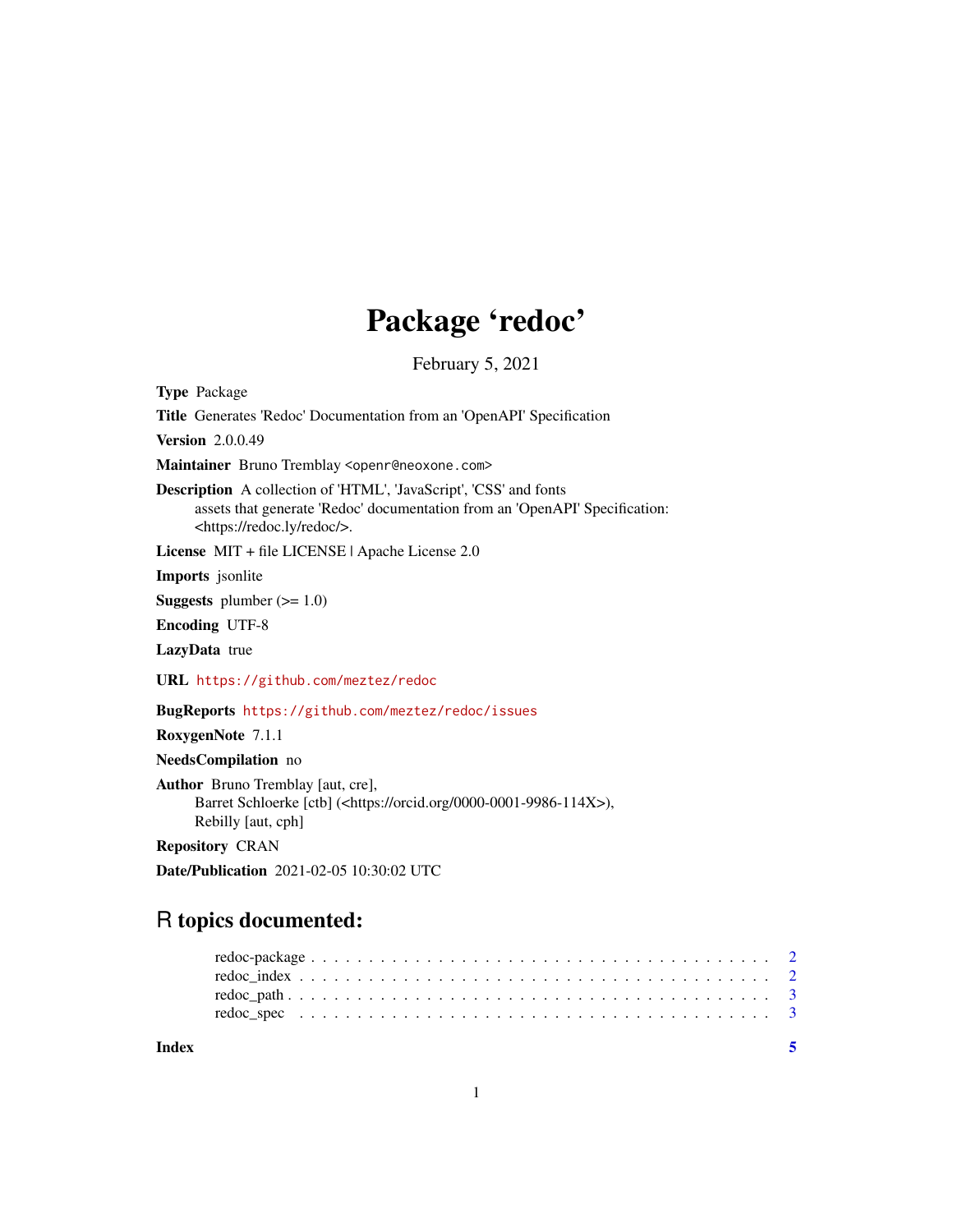<span id="page-1-0"></span>

#### Description

Redoc is a collection of HTML, JavaScript, CSS and fonts assets that generate Redoc documentation from an OpenAPI Specification.

#### Details

The main purpose of this package is to enable package authors to create APIs that are compatible with <https://redoc.ly/redoc/> and <https://www.openapis.org/>.

To learn more about Redoc visit: <https://redoc.ly/redoc/>

#### Author(s)

Maintainer: Bruno Tremblay <openr@neoxone.com>

#### Authors:

• Rebilly [copyright holder]

Other contributors:

• Barret Schloerke <br/>barret@rstudio.com> [\(ORCID\)](https://orcid.org/0000-0001-9986-114X) [contributor]

#### See Also

Useful links:

- <https://github.com/meztez/redoc>
- Report bugs at <https://github.com/meztez/redoc/issues>

<span id="page-1-1"></span>redoc\_index *Path to Redoc Index*

#### Description

Retrieves the path to the redoc index file.

#### Usage

redoc\_index()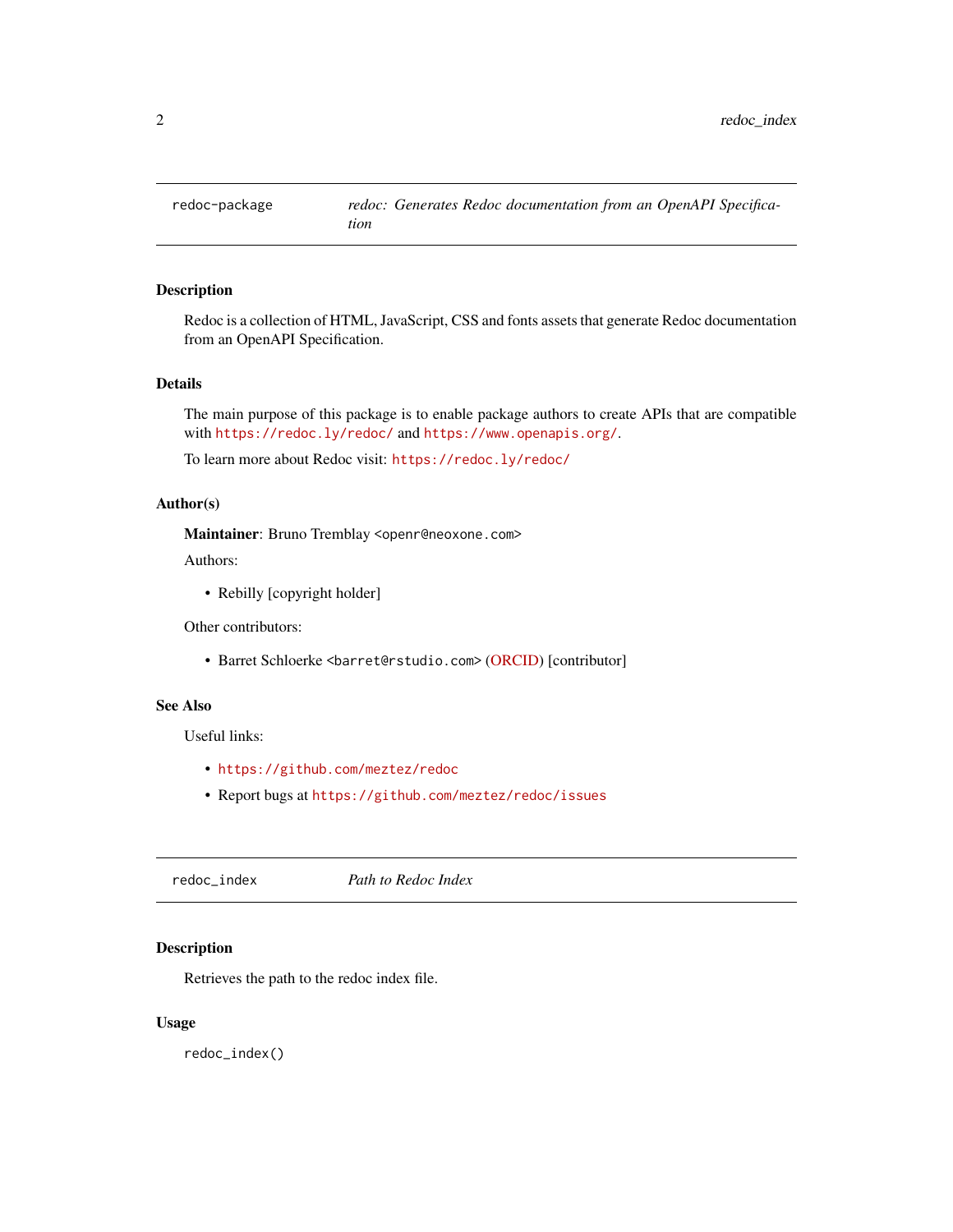#### <span id="page-2-0"></span>redoc\_path 3

#### Examples

```
if (interactive()) {
  browseURL(redoc_index())
} else {
  print(paste("You can use redoc under: ", redoc_index()))
}
```
redoc\_path *Path to Redoc Resources*

#### Description

Retrieves the path to redoc resources.

#### Usage

redoc\_path()

#### Examples

```
if (interactive()) {
  browseURL(redoc_path())
} else {
  print(paste("You can explore redoc resources under: ", redoc_path()))
}
```
redoc\_spec *Redoc Index File with OpenAPI Path*

#### Description

Produces the content for a index.html file that will attempt to access a provided OpenAPI Specification URL.

#### Usage

redoc\_spec(spec\_url = "https://redocly.github.io/redoc/openapi.yaml", ...)

#### Arguments

| spec_url | Url to an openAPI specification                                                         |
|----------|-----------------------------------------------------------------------------------------|
| $\cdots$ | Additional options for Redoc. See https://github.com/Redocly/redoc#redoc-options-object |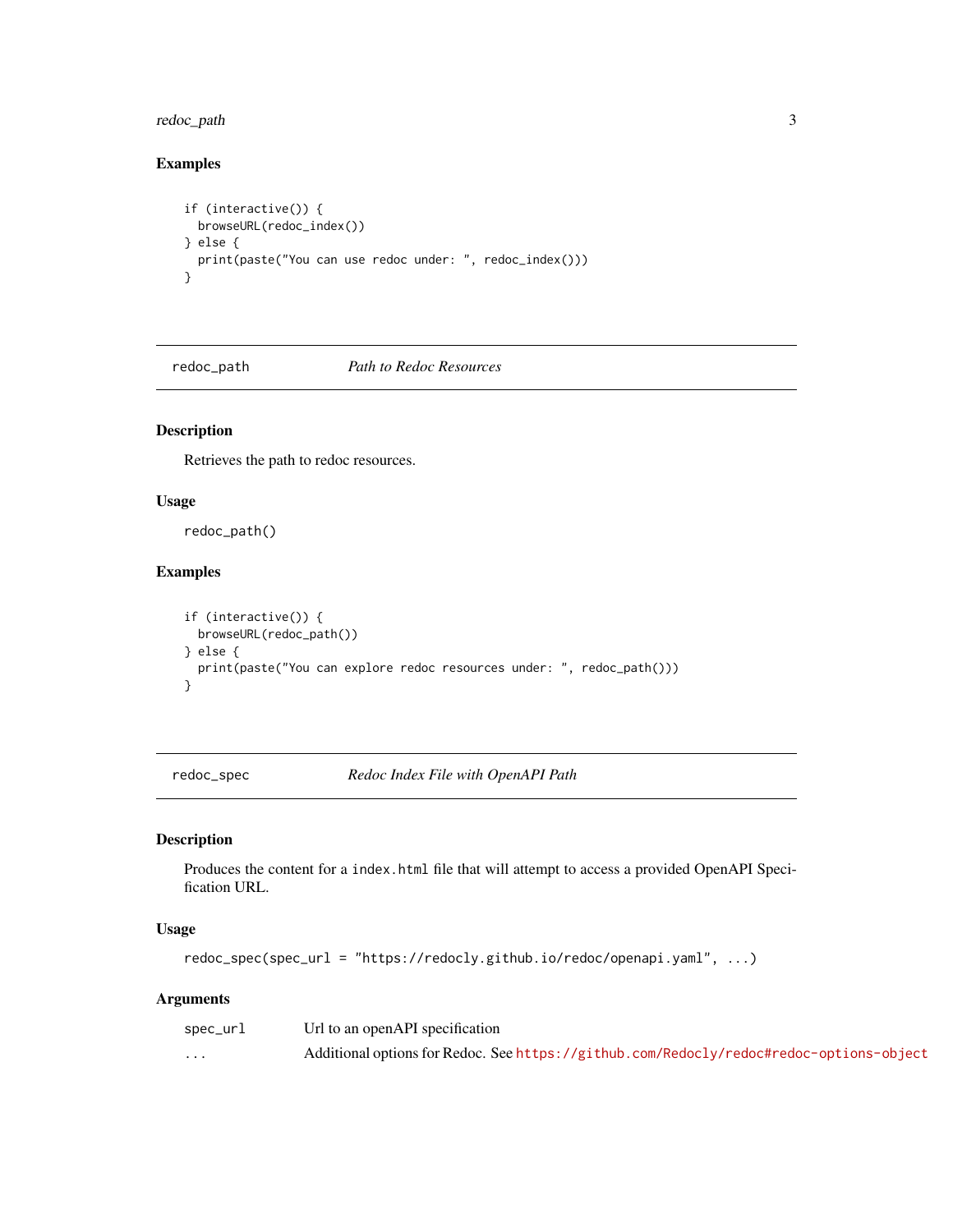#### <span id="page-3-0"></span>Value

large string containing the contents of [redoc\\_index\(](#page-1-1)) with the appropriate speicification path changed to the spec\_url value.

#### Examples

```
if (interactive()) {
  redoc_spec("https://docs.docker.com/engine/api/v1.38.yaml",
            scrollYOffset = 250,
            disableSearch = TRUE)
}
```